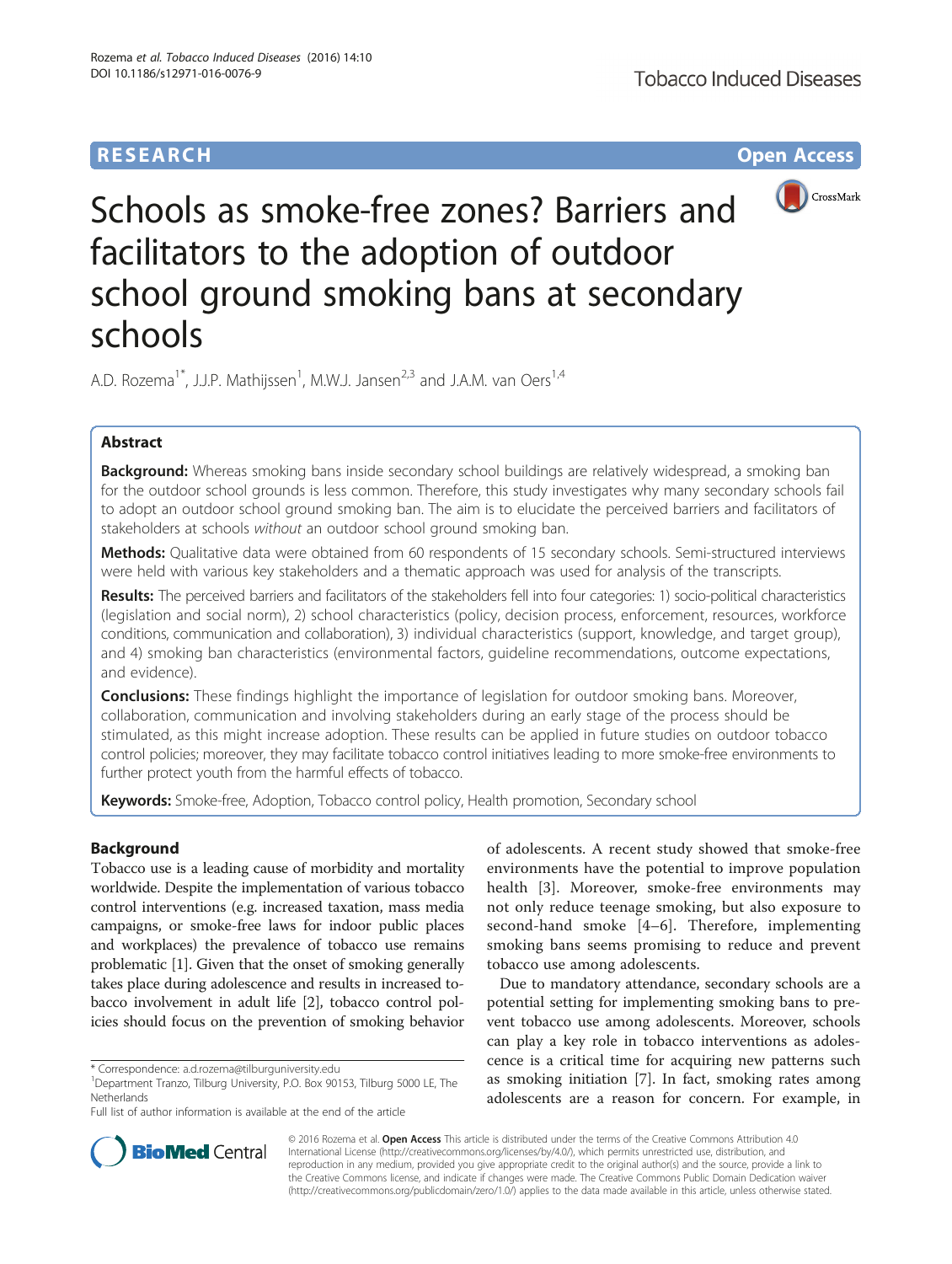the Netherlands 31 % of the adolescents are experimenters, 16 % have smoked in the past 4 weeks and 9 % are daily smokers [[8\]](#page-7-0). In addition, in one study, 45 % of the smoking adolescents stated that school is the place where their smoking behavior most often takes place [\[9](#page-7-0)]. Although studies stress the importance of protecting the developing brain from exposure to tobacco products during adolescence [[10](#page-7-0), [11](#page-7-0)], only a few countries (i.e., Belgium, Finland, Australia, New Zealand, five provinces in Canada, and two states in the USA) have banned smoking at secondary school outdoor areas as well as the indoor areas [\[12](#page-7-0)].

In the present study, the definition of outdoor school ground smoking bans is based on three guidelines: i) the ban applies to the whole site (i.e., everywhere), ii) the ban applies to everyone, including students, staff and visitors, and iii) the ban should be displayed, e.g. in the school regulations and/or by signs [[13](#page-7-0)]. A lack of legislation for a smoking ban on schools grounds (e.g. in the Netherlands) might explain the low percentage of such smoking bans, as schools are not obliged to implement the ban. Currently, in the Netherlands about 52 % of the secondary schools lack adoption and implementation of the smoking ban [\[14\]](#page-7-0). Although the number of studies on adoption of more general prevention programs and tobacco prevention programs using curricula at secondary schools is growing [\[15](#page-7-0)–[19](#page-7-0)], few have explored the adoption process of smoke-free policies at secondary schools. Thus, the question arises what stops secondary schools from adopting an outdoor school ground smoking ban.

Several models have been developed to improve our understanding of the innovation process, such as adopting and implementing an outdoor school ground smoking ban [[20](#page-7-0)–[23](#page-7-0)]. According to Fleuren et al. [\[21\]](#page-7-0) the transition from the dissemination stage (i.e., people reading or hearing about the innovation) to the adoption stage (i.e., people acquiring and processing information and making decisions about the innovation) can be influenced by various determinants, divided into related categories [\[21, 24\]](#page-7-0).

The present study explores which barriers and facilitators might affect adoption of an outdoor school ground smoking ban at secondary schools. This is important for two reasons. First, given that smoke-free environments internationally are increasingly important for improving general population health [[3\]](#page-7-0), identifying the barriers and facilitators can help in enacting smoke-free environments in school settings. In fact, a recent study emphasized the urgency for research on the adoption of tobacco control programs at schools, to more effectively facilitate tobacco prevention initiatives by policymakers and health professionals [[25](#page-7-0)]. Second, to our knowledge, few studies have examined the adoption process of outdoor tobacco control policies in a school setting. The main aim of this study is to elucidate the adoption process of an outdoor

school ground smoking ban by identifying the perceived barriers and facilitators of various stakeholders in secondary schools.

## Method

## Design

Qualitative methods are an effective way to explore the experiences and views of people with different roles in organizations [[26](#page-7-0)]. Therefore, semi-structured interviews were held with key stakeholders in secondary schools to identify and elucidate the adoption process of an outdoor school ground smoking ban.

## **Participants**

The study took place in three Public Health Services regions in the northern, middle and southern part of the Netherlands, as these regions have a wide range of demographic characteristics (i.e., urbanization and ethnicity) and schools varying in their characteristics (i.e., education types and school size) (Table [1\)](#page-2-0). In total, 31 secondary schools (with students aged 12–18 years) were contacted, 16 refused to participate and 15 participated. In most cases lack of time was the reason for non-participation. At these 15 schools, 60 stakeholders participated who differed in function, gender and smoking status (Table [2\)](#page-2-0). Five types of stakeholders were interviewed, who are directly affected when implementing an outdoor school ground smoking ban: directors, nonteaching staff, teaching staff, parents and students.

## Procedure

The study was approved by the Psychological Ethics Committee of Tilburg University and informed consent was obtained from all participants included in the study. This study was conducted in collaboration with three of the 25 Public Health Services in the Netherlands in 2014. These services deliver screening and health promotion to meet the health needs of (amongst others) school populations. Three interviewers were employed by these Public Health Services and were trained and instructed by the first author (ADR) in data collection and interview techniques. The interviewers carried out the recruitment of the schools and the interviews with the stakeholders in their region. Secondary schools in the three regions were contacted by the interviewers and only schools without an outdoor school ground smoking ban were included. Moreover, variation in school size, urbanization and education type of the schools were taken into account during selection of the schools. Thereafter, in consultation with the school director, relevant stakeholders were selected within the school and asked to participate in the study, with a minimum of two and a maximum of five stakeholders at each school. This led to 60 interviewees in total. During selection of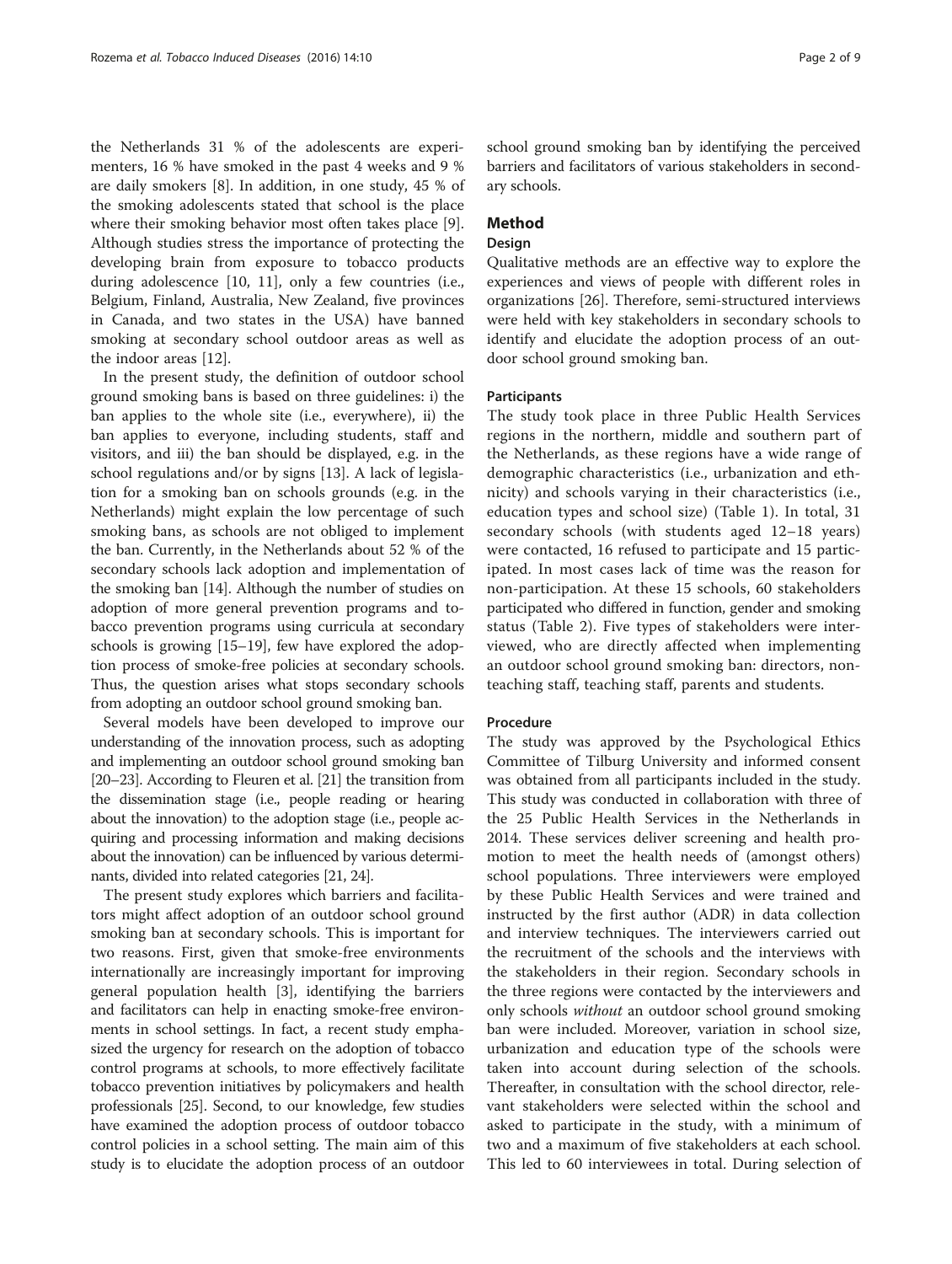<span id="page-2-0"></span>

| Table 1 Characteristics of the participating schools |  |  |
|------------------------------------------------------|--|--|
|                                                      |  |  |

|                                                                 | No. of schools |    |
|-----------------------------------------------------------------|----------------|----|
|                                                                 | $n = 15$       | %  |
| Size                                                            |                |    |
| <500 students                                                   | 4              | 27 |
| 500-1000 students                                               | 3              | 20 |
| 1000-1500 students                                              | 3              | 20 |
| >1500 students                                                  | 5              | 33 |
| Urbanity                                                        |                |    |
| Highly urbanized region                                         | 4              | 28 |
| Urbanized region                                                | 6              | 40 |
| Moderate urbanized region                                       | 3              | 20 |
| Rural region                                                    | 1              | 6  |
| Highly rural region                                             | 1              | 6  |
| Education type <sup>a</sup>                                     |                |    |
| Schools specialized in students with special needs <sup>b</sup> | 1              | 6  |
| Pre-vocational secondary education                              | 9              | 60 |
| Senior general secondary education                              | 12             | 80 |
| Pre-university education                                        | 12             | 80 |
| Ethnicity                                                       |                |    |
| West-European                                                   | 12             | 80 |
| Mixed                                                           | 3              | 20 |

<sup>a</sup>Several schools had more than one education type

**b**School with students with psychiatric problems, physical, sensory or intellectual disabilities and behavioral disorders

Table 2 Characteristics of the stakeholders

|        |                    | No. of stakeholders |    |
|--------|--------------------|---------------------|----|
|        |                    | $n = 60$            | %  |
|        | Function           |                     |    |
|        | <b>Directors</b>   | 12                  | 20 |
|        | Non-teaching staff | 15                  | 25 |
|        | Teaching staff     | 14                  | 23 |
|        | Parents            | 8                   | 13 |
|        | Students           | 11                  | 18 |
| Gender |                    |                     |    |
|        | Male               | 38                  | 63 |
|        | Female             | 22                  | 37 |
|        | Smoking status     |                     |    |
|        | Smokers            | 12                  | 20 |
|        | <b>Fx-smokers</b>  | 6                   | 10 |
|        | Non-smokers        | 42                  | 70 |

the stakeholders, their function and smoking status were taken into account.

Semi-structured interviews were conducted to explore the perceived barriers and facilitators of stakeholders with respect to a smoking ban in outdoor school grounds. Demographic variables were noted, i.e., function, age, smoking status, school size, percentage of smokers in school, education types, represented ethnicity at the school, and current smoking policy. Examples of questions during the interviews were: 'What are the barriers to implement an outdoor school ground smoking ban?' and 'How easily could an outdoor school ground smoking ban be established?'. Data were recorded on a digital audio recorder and interviews were transcribed verbatim. The average duration of an interview was 34 (range 13–61) min.

## Analysis

Transcripts were analyzed using thematic analysis [\[27](#page-7-0)]. The coding was conducted by the first author. To establish the inter-rater reliability, all other authors coded 33 % of all transcripts separately and the codes were compared and discussed until consensus was reached. Thereafter, codes were revised and divided into general themes. Subsequently, any overlap between themes was reduced by creating overarching themes which conveyed the core essence of the themes. When the overarching themes were formed, discussions were held with all authors to verify the appropriateness and correctness of the themes. The framework of Fleuren et al. [[21\]](#page-7-0) was useful for this, as it represents the stages of innovation (e.g. dissemination and adoption) and the related categories of determinants. Therefore, the overarching themes were integrated in these four related categories of determinants. For the purpose of this study, the four categories (socio-political context, organization, the user and the innovation) formulated by Fleuren et al. [[21](#page-7-0)] were further specified into socio-political, school, individual and smoking ban characteristics, and the overarching themes were divided into these four categories. An additional analysis was conducted to explore the different views held by the stakeholders (i.e., which stakeholders perceive which barriers or facilitators). Furthermore, member checks (i.e., sending stakeholders a summary of their interview and asking them to confirm that this accurately reflects their statements) were conducted with all stakeholders for interpretive validation [[28](#page-7-0)]. Data were analyzed using the software package Atlas-Ti 7.

#### Results

A total of 16 overarching themes of perceived barriers and facilitators were identified for an outdoor school ground smoking ban, divided into four related categories, i.e., socio-political characteristics, school characteristics, individual characteristics and smoking ban characteristics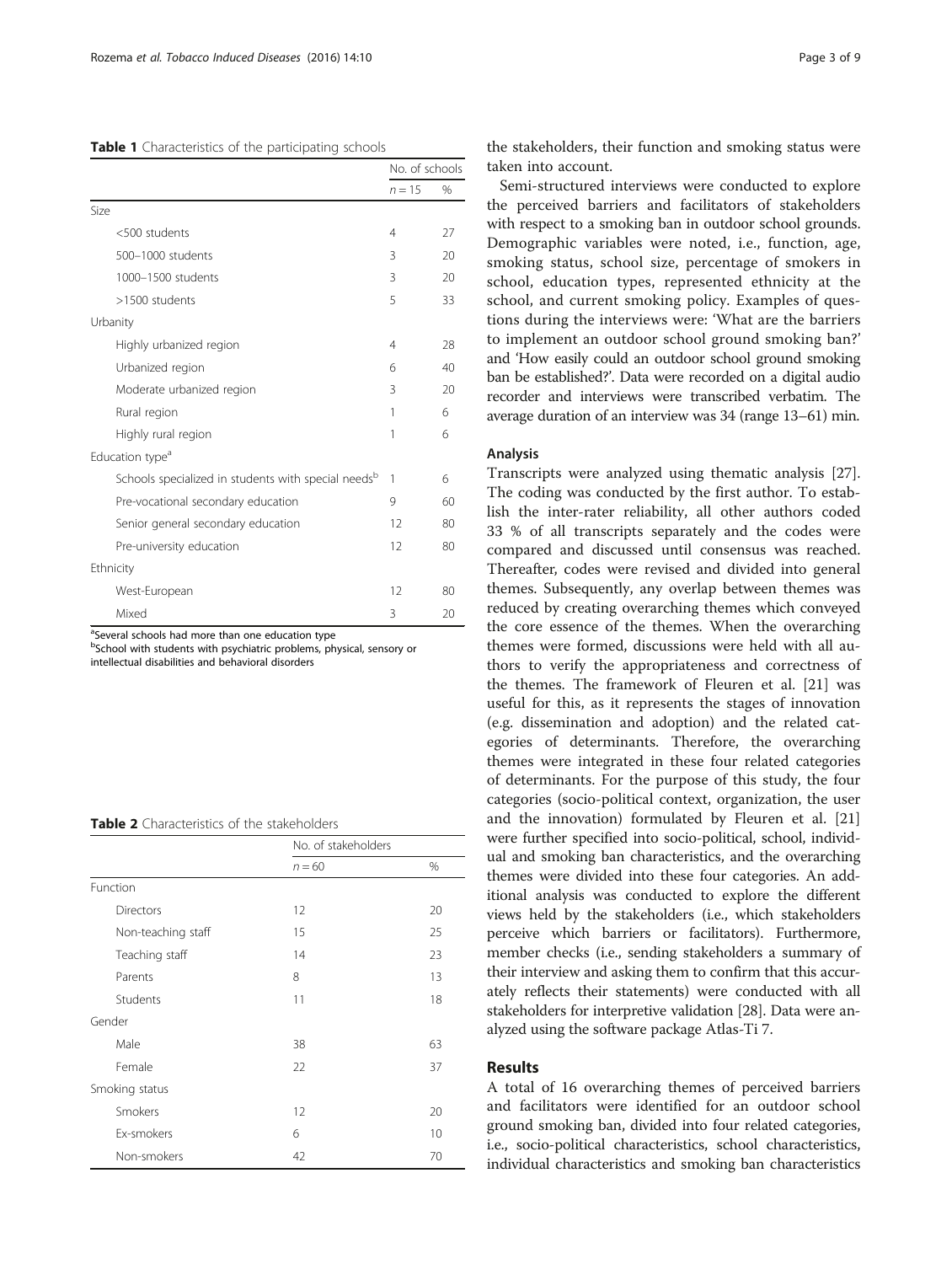(Figure 1). The results show that the perceived barriers and facilitators were often two sides of the same coin (e.g., lack of support as a barrier, and the need for support as a facilitator). However, workforce conditions, knowledge, target group and outcome expectations were only identified as perceived barriers, whereas social norm, communication, collaboration and evidence of the effectiveness of the smoking ban, were only identified as facilitators. The category 'school characteristics' included the highest number of perceived barriers and facilitators.

Category 1: Socio-political characteristics

In the category socio-political characteristics, legislation was reported as a barrier (i.e., lack of legislation) and as a facilitator (i.e., need for legislation). For example, stakeholders reported that i) enacting legislation for outdoor school ground smoking bans at secondary schools, ii) stricter legislation for tobacco use of adolescents, and iii) government guidelines on outdoor school ground smoking bans, would facilitate adoption. Moreover, lacking this type of legislation and lacking legislation for public areas around secondary schools, hinders adoption. Furthermore, according to stakeholders, the social norm for outdoor smoking bans should be strengthened (e.g., by mass media) as

this is seen as a facilitator: i.e. when outdoor smoking bans are accepted as normal and considered appropriate in society, this will enhance adoption.

Category 2: School characteristics

In this category, 7 overarching themes of perceived barriers and facilitators were distinguished. As a first theme, policy is mentioned by stakeholders as both a barrier and a facilitator. Other priorities of the school (e.g., bullying, nutrition), a laissez-faire culture (i.e., low interference with the activities of students) and a policy which prohibits students leaving the school ground during school time (i.e., blocking the possibility to smoke causes problems among smokers), function as barriers. Conversely, a policy which prohibits leaving the school ground is also mentioned as a facilitator, as enforcement might then be easier. A tailored, stepwise and comprehensive implementation approach is seen as a facilitator. In addition, a well-chosen moment for implementation is also considered a facilitator, e.g., the start of a new school year.

Second, the decision process at secondary schools is considered as both a barrier and a facilitator. For example, a negative attitude of decision-makers towards an outdoor school ground smoking ban is

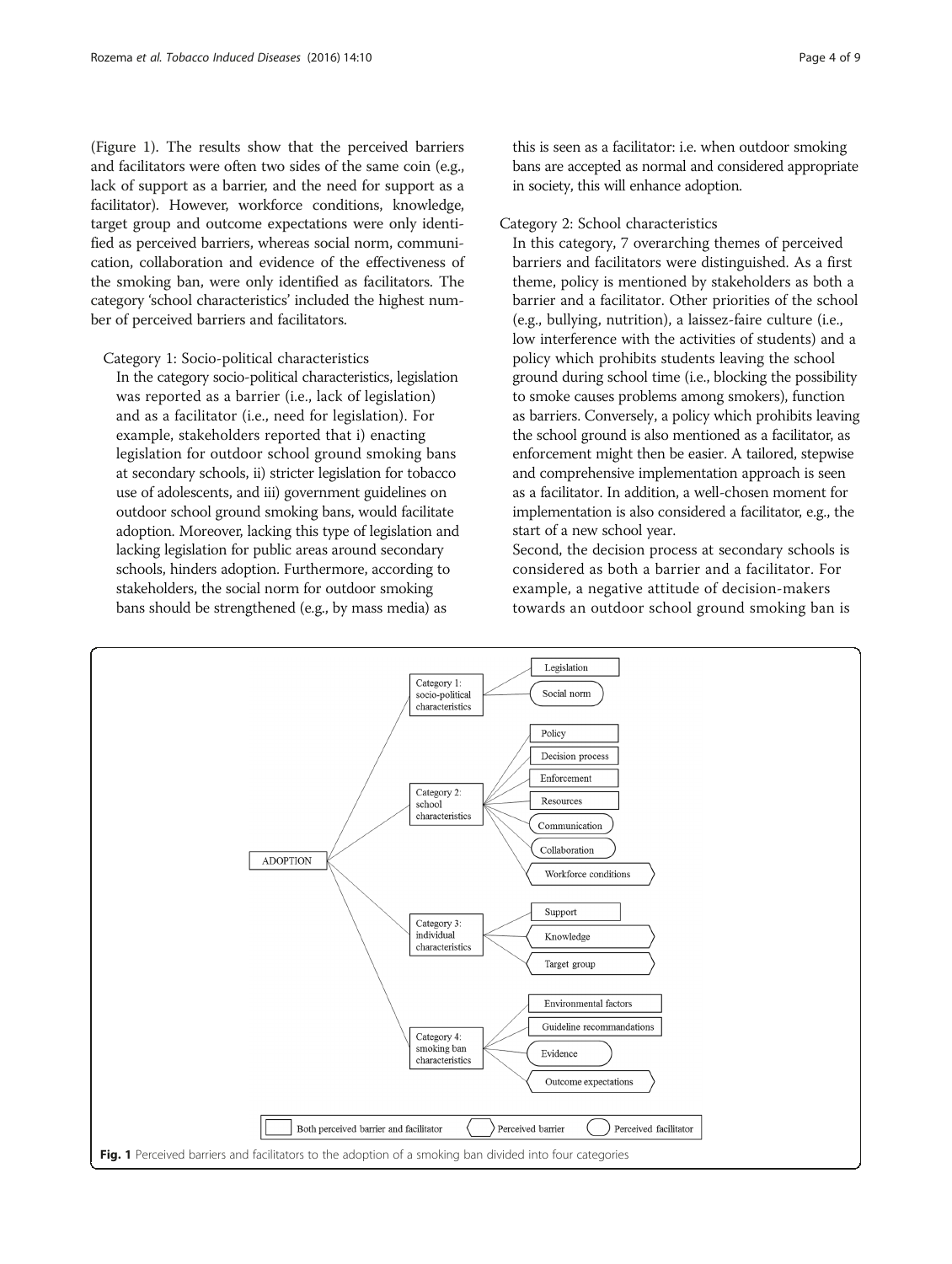seen as a barrier. Similarly, stakeholders did not expect a smoking ban to be adopted when the decisionmakers themselves were smokers. Furthermore, not only a bottom-up decision approach but also a top-down decision approach is considered a facilitator. Nevertheless, stakeholders more frequently referred to a bottom-up approach than to a top-down approach. Third, enforcement is mentioned as both a barrier and a facilitator. For example, stakeholders mentioned enforcement as a barrier because, due to additional pressures on staff etc., difficulties were expected with the enforcement of the ban.

Only the actual enforcement prevents us from implementing the smoking ban, just the enforcement. That's the only problem (Director, smoker, #31).

Furthermore, some stakeholders mentioned that ratification of the director and strict enforcement by all staff members would facilitate the adoption of the smoking ban.

Fourth, the availability of resources is considered both a barrier and a facilitator. A lack of resources, e.g. finances (e.g., to make/place signs, etc.), staff and time, were reported as barriers to adopt the smoking ban.

Implementing the smoking ban would take up far too much of our time. People forget that we're a school, focusing on the education of students. This takes all our time and attention, together with all the other things that we have to do. So I, as a director, don't want to invest any time at all on it. (Director, non-smoker, #59)

On the other hand, sufficient finances and time were mentioned as facilitators. For example, receiving adequate funding for implementation would be a facilitator.

Fifth, the working conditions are considered a barrier; for example, there is insufficient staff to deal with an increase in workload due to a new task (e.g., enforcement of the ban). Furthermore, the employment terms of smoking personnel must be taken into account, e.g., personnel must have the opportunity to smoke during the breaks (i.e. their private time).

Sixth, communication is mentioned as a facilitator. For example, information and education provided by schools or external organizations are reported as facilitators. Stakeholders would like to start projects or workshops which increase awareness of the harmful effects of smoking and underpin implementing an outdoor school ground smoking ban.

We'd like to receive information from the local Public Health Services. They should inform staff, parents and students about the legislation, the harmful effects of smoking and how to deal with it by implementing an outdoor school ground smoking ban. Then we'll be able to continue moving forward to an outdoor school ground smoking ban. (Teacher, non-smoker, #32)

Finally, collaboration is mentioned as a facilitator, not only within the school (e.g., collaboration within the school resulting in a cohesive team) but also with other schools (e.g., collaborating with other schools by sharing experiences/best practices) and with other external organizations (e.g., receiving counseling and implementation instructions).

Category 3: Individual characteristics

In the category 'individual characteristics' three themes of perceived barriers and facilitators were identified. Firstly, support was both reported as a barrier (i.e., lack of support of smoking staff, smoking students and parents) and as a facilitator (i.e., need for support of smoking staff, smoking students, parents and residents). Without support for an outdoor school ground smoking ban, stakeholders do not foresee adoption.

I've said it many times: I think it'll be tough confronting the smoking staff - the smoking ban will provoke resistance from the smoking staff. (Teacher, non-smoker, #19)

On the other hand, support will facilitate adoption. Secondly, lack of knowledge about the concept and about implementation are mentioned as barriers. Lastly, an 'inappropriate' target group is considered a barrier: e.g. if a school has students with severe problems, stakeholders expect aggression and rebelliousness when adopting an outdoor smoking ban.

Category 4: Outdoor school ground smoking ban characteristics

Four themes were identified in the category of the smoking ban itself (i.e., what makes it difficult to adopt and what would simplify adoption). First, some environmental factors are impediments and some underpin adoption of an outdoor school ground smoking ban. For example, a large school ground and/or no clear demarcation of the school premises hinders enforcement and thus adoption. Moreover, an outdoor school ground smoking ban is irrelevant when a school does not have its own premises. Changing the school ground area (e.g., new construction, placing signs, removing ashtrays, etc.)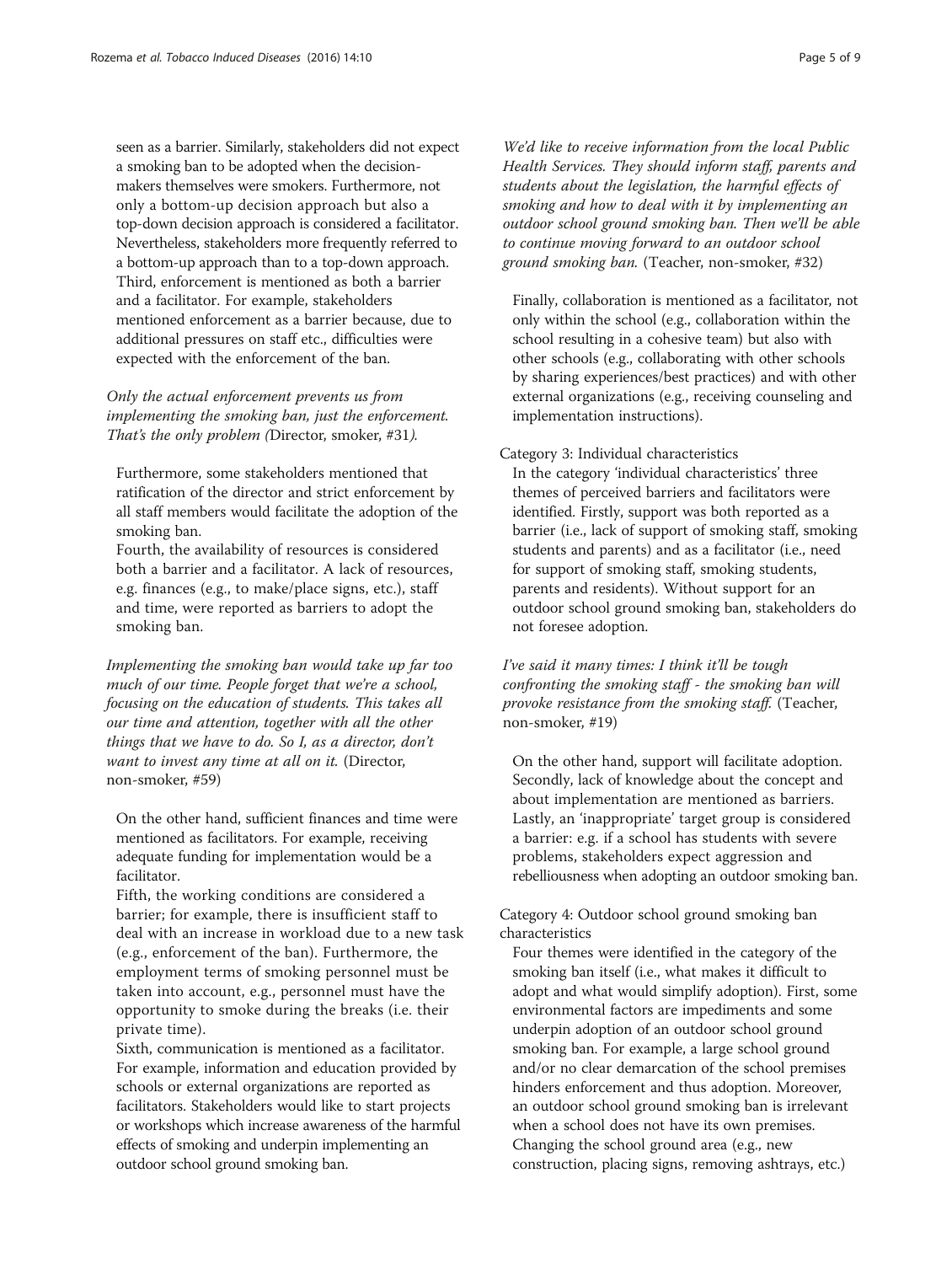and a vignette (i.e., an acknowledgment of a smoke-free school) are considered as facilitators in the category of environmental factors.

Second, according to stakeholders, guideline recommendations for an outdoor school ground smoking ban should be more flexible. For example, the guideline 'Smoking is prohibited for everyone' should not apply to staff or visitors who smoke. An exception must be made for adults, e.g., a place out of sight from the students but on the school grounds.

When implementing the smoking ban, I think we should allow pupils aged 16 to 18 to smoke only with permission from their parents or only allow everyone who's older than 18 years to smoke on the school grounds, because I think teachers shouldn't be deprived of smoking. (Pupil, smoker, #52)

Thirdly, a variety of negative outcome expectations are often reported by stakeholders as a barrier. For example, non-compliance of students and turbulence in the school (i.e., a smoking ban will cause conflicts). Moreover, stakeholders expect smokers to disappear from sight when leaving the school ground to smoke a cigarette, which may increase the risk of truancy and use of drugs, and/or may cause nuisance in the neighborhood. These negative outcome expectations may prevent adoption.

If an outdoor school ground smoking ban is implemented, then students will smoke their cigarettes outside the school premises, which will increase littering in the neighborhood. That's one of the biggest obstacles: the cigarette butts and students making a mess. (Parent, smoker, #10)

Furthermore, a negative image of the school is mentioned as an outcome expectation: stakeholders expect smokers will smoke outside the school entrance when they are prohibited from smoking on the school premises; this may give a negative impression to people entering the school. Finally, evidence based on research demonstrating the effectiveness of the outdoor smoking ban on tobacco use of adolescents is considered a facilitator.

## Differences between stakeholders

All five types of stakeholders differed in their views regarding barriers and facilitators. Directors and parents valued outcome expectations as a barrier, while nonteaching and teaching staff and students also mentioned lack of support as a barrier. Directors and students valued collaboration as a facilitator; non-teaching and teaching staff reported communications as a facilitator; and parents mentioned legislation as a main facilitator. Smokers reported lack of support, workforce conditions and outcome expectations as barriers, and collaboration and communication as facilitators.

## **Discussion**

Until now, there is a lack of research on the adoption process of outdoor tobacco control policies in school settings, based on identifying the perceived barriers and facilitators [[15](#page-7-0)–[19](#page-7-0), [25](#page-7-0)]. The present study provides insight into the perceived barriers and facilitators of stakeholders at secondary schools that affect the adoption of outdoor school ground smoking bans. Several barriers and facilitators were identified, divided into four categories: socio-political characteristics, school characteristics, individual characteristics, and characteristics of the smoking ban. Changes that positively affect adoption are needed, as a smoke-free environment in secondary schools seems promising to improve the general health of adolescents and may reduce teenage smoking and exposure to second-hand smoke [\[4](#page-7-0)–[6\]](#page-7-0).

Closer analysis of the different views of stakeholders reveals interesting insights. First, no substantial differences were found between the reported barriers and facilitators of non-teaching staff and teaching staff. Second, all main users of an outdoor school ground smoking ban (i.e., nonteaching staff, teaching staff and students) mentioned lack of support as a barrier. Third, negative outcome expectations were mentioned by directors (i.e. the stakeholders responsible for school policies). Fourth, smokers reported lack of support, workforce conditions and negative outcome expectations as barriers, since the smoking ban might threaten their own smoking behavior. Also, according to the smokers, communication and collaboration would facilitate adoption. Results show that the differences between the stakeholders should be taken into account when aiming to enhance adoption.

According to all stakeholders, there is a need for stricter legislation in the socio-political category. Enacting legislation depends on public acceptance of the outdoor smoking ban. For example, Diepeveen et al. [\[29](#page-7-0)] reported that public acceptance of government interventions is the highest for low intrusive interventions and when they target behavior of others, rather than the participants' own behavior. In the context of an outdoor school ground smoking ban, the extent of public acceptance will probably be high because, in the present study, the stakeholders themselves (i.e., the targets) stated their preference for legislation. Moreover, Jaine et al. [\[30](#page-7-0)] reported that the support of adolescents for outdoor smoking bans increased from 51 % in 2009 to 59 % in 2011 and that, based on these results, the government should enact legislation. However, Widome et al. [\[31](#page-7-0)] report that public support alone is not enough for enacting legislation, but that multiple factors determine public health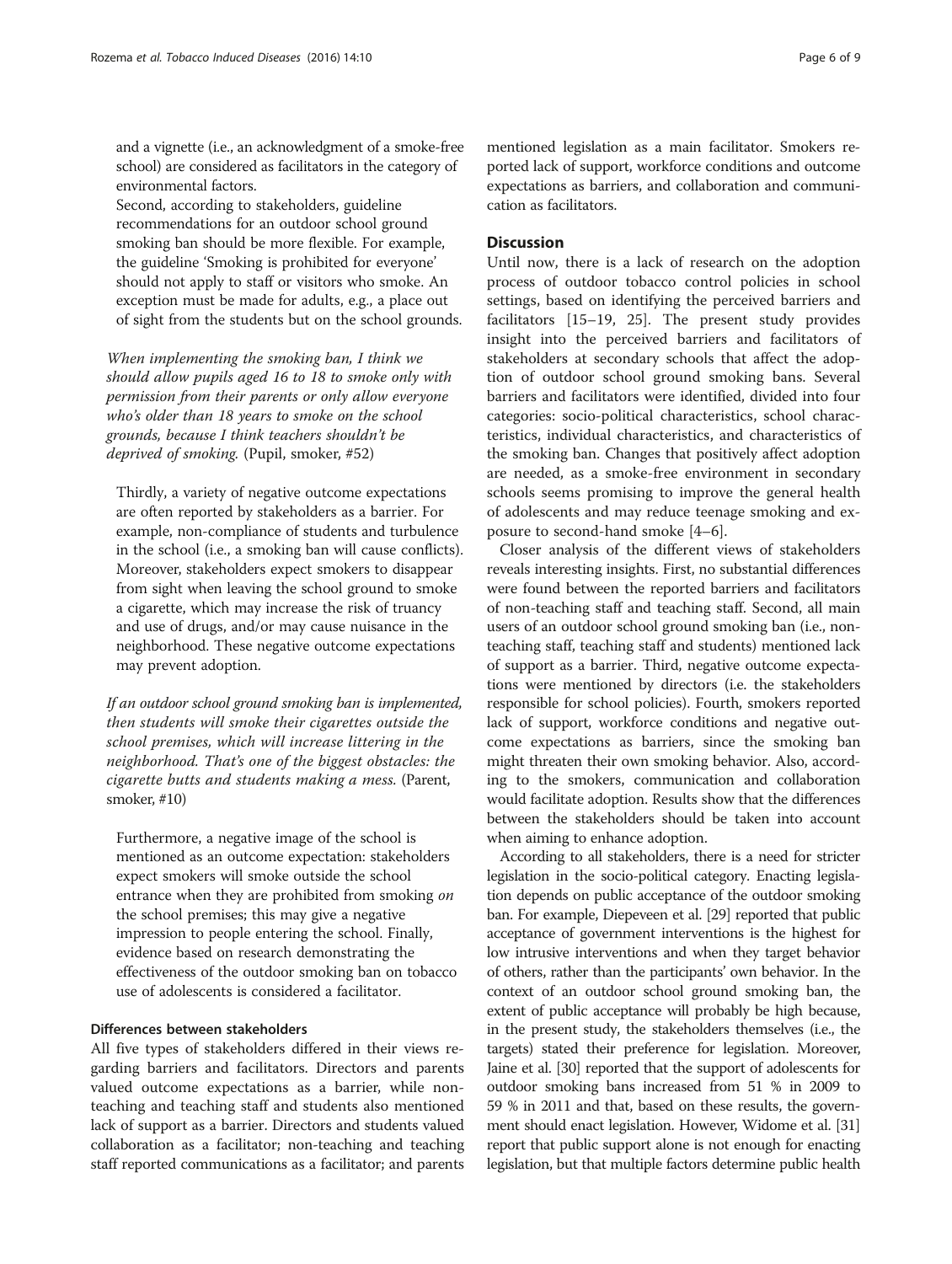policy decisions. Nevertheless, in some countries (such as Belgium, Finland, Australia, and some states in Canada and the USA), legislation for an outdoor school ground smoking ban has already been implemented [\[12](#page-7-0)].

Results of the present study also suggest that collaboration and communication (not only information/education provided by the school or external organizations, but also mass media in the socio-political category) might increase adoption. Indeed, meetings with key stakeholders, educational presentations and media outreach is associated with tobacco policy change [[32](#page-7-0)]. In line with our results, another study showed that shared decision-making (e.g., community participation and collaboration) enhances adoption of smoking bans [[18](#page-7-0)]. These findings emphasize the importance of the involvement of several relevant stakeholders or parties at an early stage, resulting in community ownership which, in turn, establishes sustainability of an innovation [[33](#page-7-0)]. In other words, in the context of secondary schools, collaboration, communication and involving stakeholders during the process might be essential to increase adoption of an outdoor school ground smoking ban.

Lack of knowledge on the individual category might influence the adoption process. However, a distinction must be made between lack of knowledge about the concept (i.e., knowledge about what an outdoor school ground smoking ban implies) and lack of knowledge about implementation, as knowledge about the concept is a precondition for adoption. That is, without knowledge about the concept, stakeholders of secondary schools will not acquire and process information and make decisions about the smoking ban. Apparently, in the present study some schools were not sufficiently informed about the concept and therefore not yet in the dissemination stage (i.e. people read/heard about a smoking ban), which is an essential stage before the adoption stage [\[21\]](#page-7-0).

Furthermore, the results of this study show that several factors in the smoking ban category played a role in the adoption process. Flexibility of the guidelines (i.e., not everyone has to adhere/staff and visitors should be condoned) is needed to enhance the adoption rate, according to the stakeholders. Similar to our results, Durlak & DuPre [\[18](#page-7-0)] showed that adaptation plays an important role in innovations. It appears that users of an innovation often replicate some parts and modify other parts and that some degree of innovation adaptation is unavoidable [[34](#page-7-0)]. However, adaptations can influence outcomes both positively and negatively [\[18\]](#page-7-0). For example, adaptation might improve non-smoking behavior among students, in other cases it might undermine the credibility of the ban if smoking staff is excused, since teachers are recognized as role models and this influences the smoking behavior of adolescents [\[35\]](#page-7-0). Future research should address the outcomes and effectiveness of an outdoor school ground smoking ban when there is some degree of adaptation of

the smoking ban, since the literature showed mixed results [[36](#page-7-0), [37](#page-8-0)]. Additionally, the level of support of smoking staff should be measured both when restricting teachers smoking and when condoning them, as even after implementation of a smoking ban the level of support often remains low among smoking staff [\[38\]](#page-8-0), and condoning them might increase support.

Some limitations should be considered when interpreting the results. First, differences between the various schools were not revealed with respect to the perceived barriers and facilitators (e.g., schools differing in size, education level). However, because an earlier study showed that adoption of a tobacco-free policy did not differ substantially between different types of schools [[32](#page-7-0)], the differences between schools are probably small. A second limitation is that only Dutch secondary schools with Dutch representatives were included. Future research should address non-Dutch schools with reference to cultural diversity and international comparison. Although these limitations are relevant, we did include a large and diverse group of schools and stakeholders which led to maximal exploration of the barriers and facilitators. Overall, the wide variation and the richness of the data contribute to the generalizability of our findings [\[39\]](#page-8-0) and offer new insight into the processes of adoption of an outdoor smoking ban in a school setting.

## Conclusion

The findings highlight the importance of legislation for outdoor smoking bans in a school setting. Policymakers are advised to develop and implement legislation, as this may help normalize outdoor smoking bans in school settings. Furthermore, school-wide promotions, media messages and meetings with key stakeholders are important components for adoption. Collaboration, communication and involving stakeholders at an early stage of the process should be stimulated, as this might be essential to increase adoption. In general, the findings of this study can be used in future subsequent adoption studies of outdoor tobacco control policies. However, most importantly, the findings of this study can facilitate tobacco control initiatives which, in turn, might result in more smoke-free environments and additional protection of youth from the harmful effects of tobacco.

#### Ethical approval

All procedures performed in this study were in accordance with the ethical standards of the institutional research committee and with the 1964 Helsinki declaration and its later amendments or comparable ethical standards. Informed consent was obtained from all participants, including consent to publish.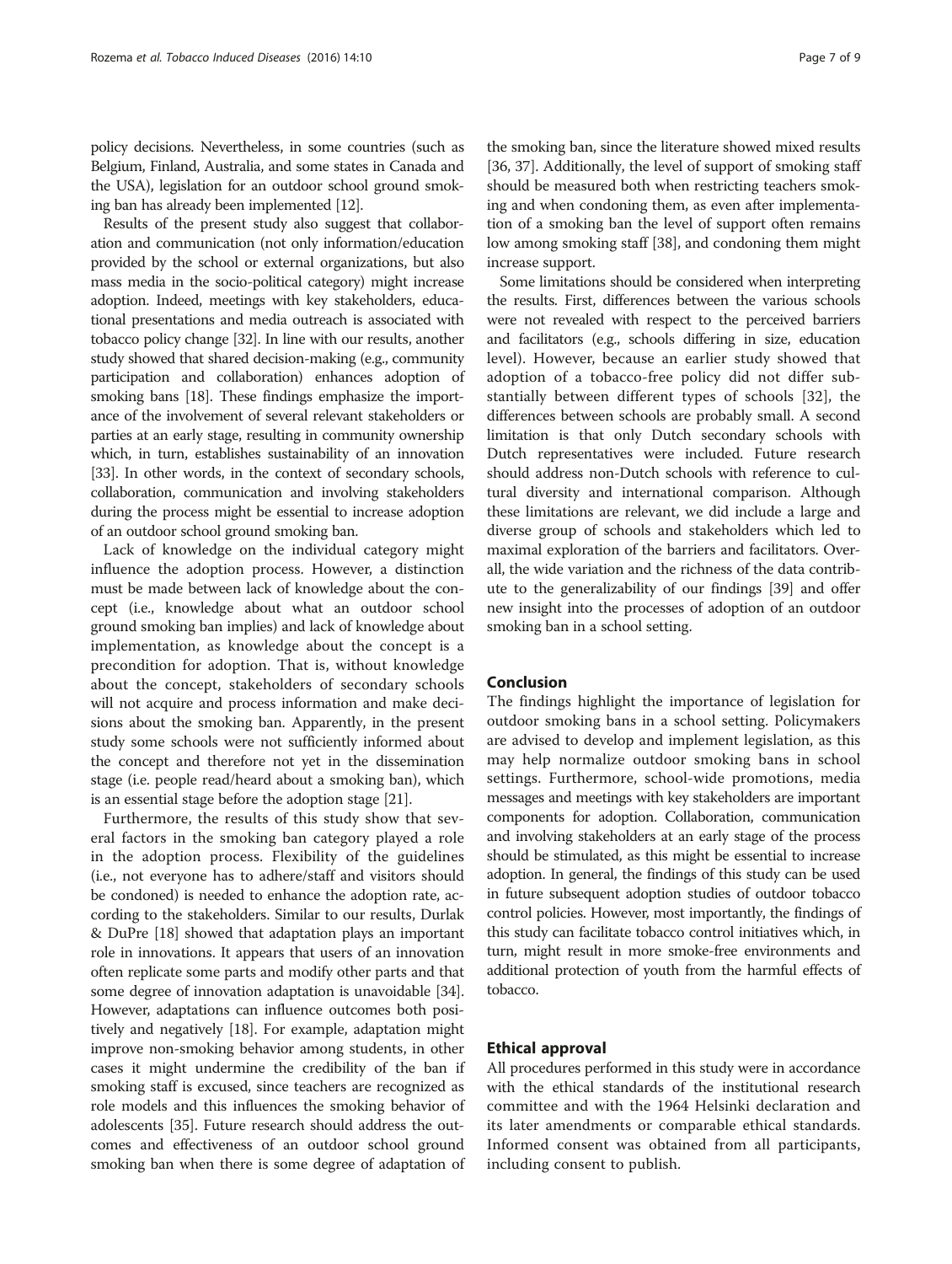### <span id="page-7-0"></span>Competing interests

The authors declare that they have no competing interests.

#### Authors' contributions

ADR instructed the interviewers of the Regional Public Health Services who collected the data. ADR did the analysis and drafted the manuscript. JJPM, MWJ and JAMO participated in the analysis and interpretation of the findings and critically revised the manuscript for important intellectual content. All authors read and approved the final manuscript.

#### **Acknowledaments**

The authors thank Rick Boesten, Paula Dijkema, Wilco Schilthuis and Marian Levens for the collection of data in the three regions. This study was funded by the Netherlands Organization for Health Research and Development (ZonMw) and the National Institute for Public Health and the Environment (RIVM).

#### Author details

<sup>1</sup>Department Tranzo, Tilburg University, P.O. Box 90153, Tilburg 5000 LE, The Netherlands. <sup>2</sup> Academic Collaborative Centre for Public Health Limburg, Public Health Service South Limburg (GGD ZL), Geleen, The Netherlands. <sup>3</sup>Department of Health Services Research, School for Public Health and Primary Care CAPHRI, Maastricht University, Maastricht, The Netherlands. 4 National Institute for Public Health and the Environment (RIVM), Bilthoven, The Netherlands.

# Received: 1 February 2016 Accepted: 22 March 2016<br>Published online: 29 March 2016

#### References

- WHO: WHO Report On The Global Tobacco Epidemic. In: Raising taxes on tobacco. Luxembourg; 2015. [http://apps.who.int/iris/bitstream/10665/](http://apps.who.int/iris/bitstream/10665/178574/1/9789240694606_eng.pdf?ua=1) [178574/1/9789240694606\\_eng.pdf?ua=1](http://apps.who.int/iris/bitstream/10665/178574/1/9789240694606_eng.pdf?ua=1). Accessed 15 Jan 2016
- 2. Welte JW, Barnes GM, Tidwell MO, Hoffman JH. Tobacco use, heavy use, and dependence among adolescents and young adults in the United States. Subst Use Misuse. 2011;46:1090–8.
- 3. Been JV, Nurmatov UB, Cox B, Nawrot TS, van Schayck CP, Sheikh A. Effect of smoke-free legislation on perinatal and child health: a systematic review and meta-analysis. Lancet. 2014;383:1549–60.
- 4. Wakefield MA, Chaloupka FJ, Kaufman NJ, Orleans CT, Barker DC, Rual EE. Effect of restrictions on smoking at home, at school, and in public places on teenage smoking: cross sectional study. BMJ (Clinical Research Ed). 2000;321:333–7.
- 5. Moore L, Roberts C, Tudor-Smith C. School smoking policies and smoking prevalence among adolescents: multilevel analysis of cross-sectional data from Wales. Tob Control. 2001;10:117–23.
- 6. Fallin AMSA. Association of campus tobacco policies with secondhand smoke exposure, intention to smoke on campus, and attitudes about outdoor smoking restrictions. Am J Public Health. 2015;105:1098–100.
- 7. Hublet A, Schmid H, Clays E, Godeau E, Gabhainn SN, Joossens L, et al. Association between tobacco control policies and smoking behaviour among adolescents in 29 European countries. Addiction. 2009;104:1918–26.
- 8. Verdurmen J, Monshouwer K, van Laar M: Smoke Youth Monitor. 2013. [https://assets.trimbos.nl/docs/0f6527a9-5adc-41a3-a3a8-eadb1a23bbd0.pdf.](https://assets.trimbos.nl/docs/0f6527a9-5adc-41a3-a3a8-eadb1a23bbd0.pdf) Accessed 1 March 2016.
- Klaassen A: Smoking Youth Monitor. [Available on request at TNS NIPO]; 2012. [http://www.tns-nipo.com/.](http://www.tns-nipo.com/)
- 10. Kota D, Robinson SE, Imad Damaj M. Enhanced nicotine reward in adulthood after exposure to nicotine during early adolescence in mice. Biochem Pharmacol. 2009;78:873–9.
- 11. Kendler KS, Myers J, Damaj MI, Chen X. Early smoking onset and risk for subsequent nicotine dependence: a monozygotic co-twin control study. Am J Psychiatry. 2013;170:408–13.
- 12. O'Dea JA. Smoke free environments for children—the relationship between schools and wider smoke free environments. In current issues and controversies in school and community health, sport and physical education. Edited by O'Dea. New York: Nova; 2012.
- 13. Lungfoundation: Step-by-step plan outdoor school ground smoking ban. 2012.<https://www.longfonds.nl/schoolterrein>. Accessed 8 Jan 2016.
- 14. Lungfoundation: Monitoring outdoor school ground smoking bans. 2014. [http://www.alliantienederlandrookvrij.nl/wp-content/uploads/2014/01/](http://www.alliantienederlandrookvrij.nl/wp-content/uploads/2014/01/Rapportage-Onderzoek-Longfonds-Monitor-2014.pdf) [Rapportage-Onderzoek-Longfonds-Monitor-2014.pdf](http://www.alliantienederlandrookvrij.nl/wp-content/uploads/2014/01/Rapportage-Onderzoek-Longfonds-Monitor-2014.pdf). Accessed 8 Jan 2016.
- 15. Hallfors D, Godette D. Will the 'principles of effectiveness' improve prevention practice? early findings from a diffusion study. Health Educ Res. 2002;17:461–70.
- 16. Fagan AAMS. Strategies for enhancing the adoption of school-based prevention programs: lessons learned from the blueprints for violence prevention replications of the life skills training program. J Community Psychol. 2003;31:235–53.
- 17. Blake SM, Ledsky RA, Sawyer RJ, Goodenow C, Banspach S, Lohrmann DK, Hack T. Local school district adoption of state-recommended policies on HIV prevention education. Prev Med: An International Journal Devoted to Practice and Theory. 2005;40:239–48.
- 18. Durlak JA, DuPre EP. Implementation matters: a review of research on the influence of implementation on program outcomes and the factors affecting implementation. Am J Community Psychol. 2008;41:327–50.
- 19. Little MA, Pokhrel P, Sussman S, Rohrbach LA. The process of adoption of evidence-based tobacco use prevention programs in California schools. Prev Sci. 2015;16:80–9.
- 20. Rogers EM. Diffusion of innovations. New York: Free Press of Glencoe; 1962.
- 21. Fleuren M, Wiefferink K, Paulussen T. Determinants of innovation within health care organizations: literature review and delphi study. International Journal For Quality In Health Care: Journal Of The International Society For Quality In Health Care / Isqua. 2004;16:107–23.
- 22. Bartholomew LK, Parcel GS, Kok G, Gottlieb NH, Fernandez ME. Planning Health Promotion Programs: An Intervention Mapping Approach, 3rd edn. Jossey-Bass; 2011. ISBN: 078797899X.
- 23. Glasgow RE, Vogt TM, Boles SM. Evaluating the public health impact of health promotion interventions: the RE-AIM framework. Am J Public Health. 1999;89:1322–7.
- 24. Fleuren M, Paulussen T, van Dommelen P, van Buuren S. Towards a measurement instrument for determinants of innovations. International J Qual Health Care. 2014;26:501–10.
- 25. Wolfenden L, Carruthers J, Wyse R, Yoong S. Translation of tobacco control programs in schools: findings from a rapid review of systematic reviews of implementation and dissemination interventions. Health Promotion Journal Of Australia: Official Journal Of Australian Association Of Health Promotion Professionals. 2014;25:136–8.
- 26. Sofaer S. Qualitative methods: what are they and why use them? Health Serv Res. 1999;34:1101–18.
- 27. Braun V, Clarke V. Using thematic analysis in psychology. Qual Res Psychol. 2006;3:77–101.
- 28. Lincoln YS, Guba EG. Naturalistic inquiry. Newbury Park: CA: Sage Publications; 1985.
- 29. Diepeveen S, Ling T, Suhrcke M, Roland M, Marteau TM. Public acceptability of government intervention to change health-related behaviours: a systematic review and narrative synthesis. BMC Public Health. 2013;13:756.
- 30. Jaine R, Healey B, Edwards R, Hoek J. How adolescents view the tobacco endgame and tobacco control measures: trends and associations in support among 14–15 year olds. Tob Control. 2015;24: 449–54.
- 31. Widome R, Samet JM, Hiatt RA, Luke DA, Orleans CT, Ponkshe P, Hyland A. Science, prudence, and politics: the case of smoke-free indoor spaces. Ann Epidemiol. 2010;20:428–35.
- 32. Lee JGL, Goldstein AO, Kramer KD, Steiner J, Ezzell MM, Shah V. Statewide diffusion of 100 % tobacco-free college and university policies. Tob Control: An International Journal. 2010;19:311–7.
- 33. Shediac-Rizkallah MC, Bone LR. Planning for the sustainability of community-based health programs: conceptual frameworks and future directions for research, practice and policy. Health Educ Res. 1998;13: 87–108.
- 34. Ringwalt CL, Ennett S, Johnson R, Rohrbach LA, Simons-Rudolph A, Vincus A, Thorne J. Factors associated with fidelity to substance use prevention curriculum guides in the Nation's middle schools. Health Educ Behav. 2003; 30:375–91.
- 35. Wold B, Torsheim T, Currie C, Roberts C. National and school policies on restrictions of teacher smoking: a multilevel analysis of student exposure to teacher smoking in seven European countries. Health Educ Res. 2004;19: 217–26.
- 36. Coppo A, Galanti MR, Giordano L, Buscemi D, Bremberg S, Faggiano F. School policies for preventing smoking among young people. The Cochrane Database Of Systematic Reviews. 2014;10:1–36.